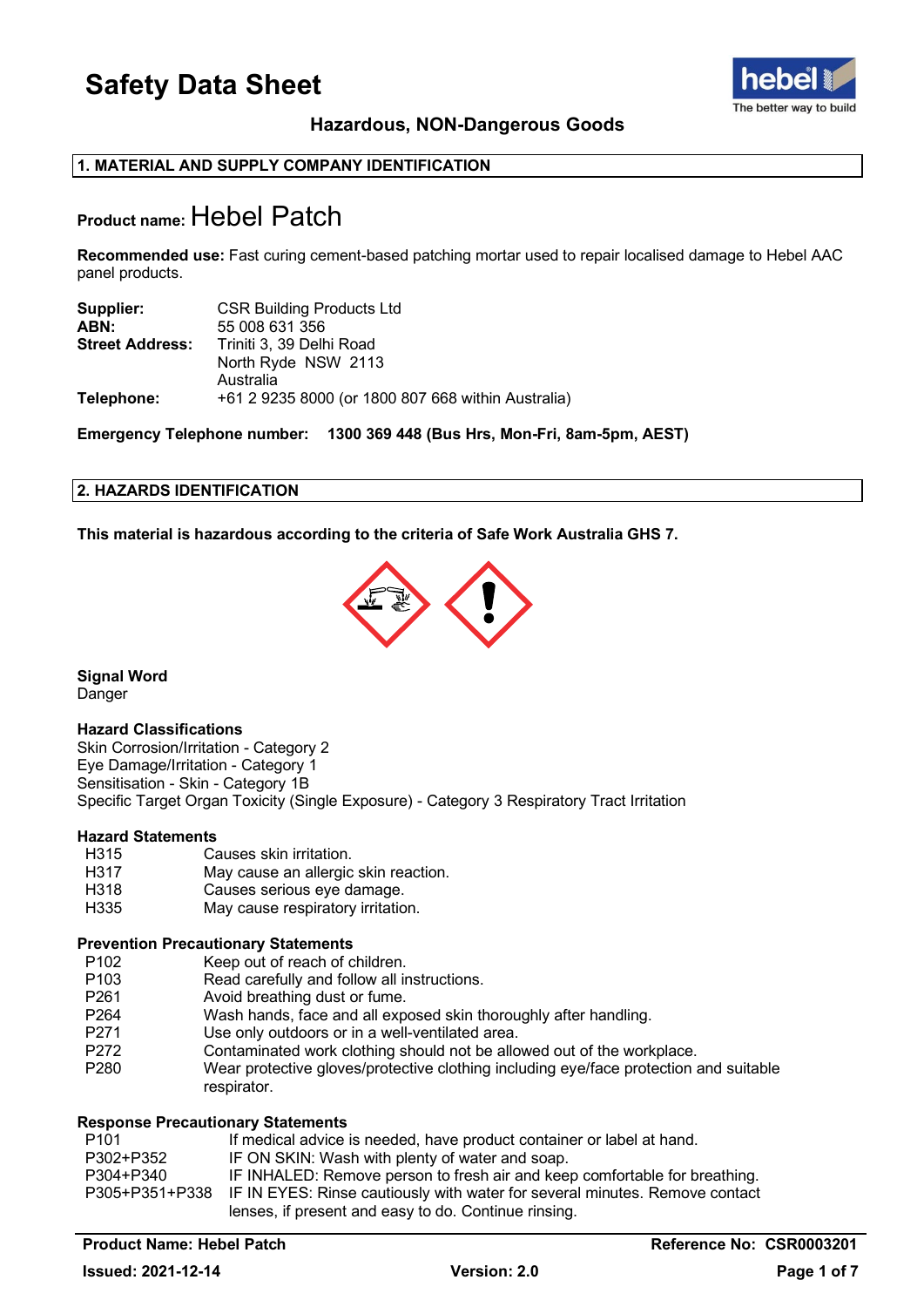

| P310      | Immediately call a POISON CENTER/doctor.                         |
|-----------|------------------------------------------------------------------|
| P333+P313 | If skin irritation or rash occurs: Get medical advice/attention. |
| P362+P364 | Take off contaminated clothing and wash it before reuse          |

# **Storage Precautionary Statements**

P403+P233 Store in a well-ventilated place. Keep container tightly closed.<br>P405 Store locked up. Store locked up.

### **Disposal Precautionary Statement**

Dispose of contents/container in accordance with local, regional, national and international regulations.

**Poison Schedule:** Not Applicable

### **DANGEROUS GOOD CLASSIFICATION**

Not classified as Dangerous Goods by the criteria of the "Australian Code for the Transport of Dangerous Goods by Road & Rail" and the "New Zealand NZS5433: Transport of Dangerous Goods on Land".

| 3. COMPOSITION INFORMATION                                 |            |                   |
|------------------------------------------------------------|------------|-------------------|
| <b>CHEMICAL ENTITY</b>                                     | CAS NO     | <b>PROPORTION</b> |
| Limestone                                                  | 1317-65-3  | $30 - 60 \%$      |
| Aluminate(12-), hexaoxotris[sulfato(2-)]di-, calcium (1:6) | 12004-14-7 | 10 - $20\%$       |
| Cement, portland, chemicals                                | 65997-15-1 | 10 - $< 20 \%$    |
| Calcium sulphate                                           | 7778-18-9  | $10\%$            |
| Perlite, expanded                                          | 93763-70-3 | $10\%$            |
| Titanium oxide (TiO2)                                      | 13463-67-7 | $10\%$            |
| Ingredients determined to be Non-Hazardous                 |            | <b>Balance</b>    |
|                                                            |            | 100%              |
|                                                            |            |                   |

### **4. FIRST AID MEASURES**

If poisoning occurs, contact a doctor or Poisons Information Centre (Phone Australia 131 126, New Zealand 0800 764 766).

**Inhalation:** Remove victim from exposure - avoid becoming a casualty. Remove contaminated clothing and loosen remaining clothing. Allow patient to assume most comfortable position and keep warm. Keep at rest until fully recovered. Seek medical advice if effects persist.

**Skin Contact:** Effects may be delayed. If skin or hair contact occurs, immediately remove contaminated clothing and flush skin and hair with running water. Continue flushing with water until advised to stop by the Poisons Information Centre or a Doctor; or for 15 minutes and transport to Doctor or Hospital.

**Eye contact:** Immediately irrigate with copious quantities of water for 15 minutes. Eyelids to be held open. Remove clothing if contaminated and wash skin. Urgently seek medical assistance. Transport to hospital or medical centre.

**Ingestion:** Rinse mouth with water. If swallowed, do NOT induce vomiting. Give a glass of water to drink. Never give anything by the mouth to an unconscious patient. If vomiting occurs give further water. Seek medical advice.

**PPE for First Aiders:** Wear safety shoes, overalls, gloves, chemical goggles, dust mask. Available information suggests that gloves made from nitrile rubber should be suitable for intermittent contact. However, due to variations in glove construction and local conditions, the user should make a final assessment. Always wash hands before smoking, eating, drinking or using the toilet. Wash contaminated clothing and other protective equipment before storing or re-using.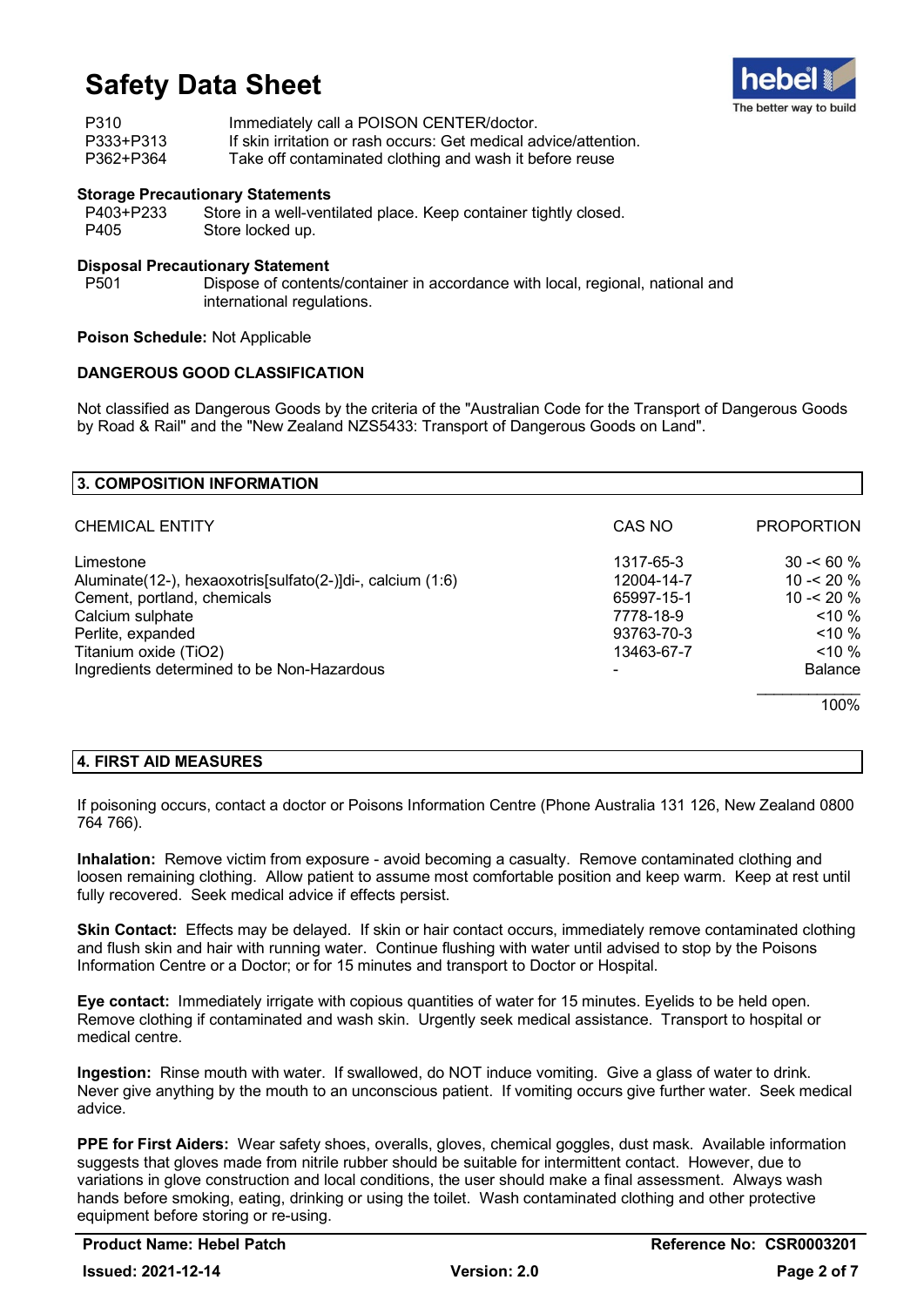

**Notes to physician:** Treat symptomatically. Effects may be delayed. Can cause corneal burns.

### **5. FIRE FIGHTING MEASURES**

**Hazchem Code:** Not applicable.

**Suitable extinguishing media:** If material is involved in a fire use water fog (or if unavailable fine water spray), alcohol resistant foam, standard foam, dry agent (carbon dioxide, dry chemical powder).

**Specific hazards:** Non-combustible material.

**Fire fighting further advice:** Not applicable.

#### **6. ACCIDENTAL RELEASE MEASURES**

#### **SMALL SPILLS**

Wear protective equipment to prevent skin and eye contamination. Avoid inhalation of vapours or dust. Wipe up with absorbent (clean rag or paper towels). Collect and seal in properly labelled containers or drums for disposal.

### **LARGE SPILLS**

Clear area of all unprotected personnel. Slippery when spilt. Avoid accidents, clean up immediately. Wear protective equipment to prevent skin and eye contamination and the inhalation of dust. Work up wind or increase ventilation. Cover with damp absorbent (inert material, sand or soil). Sweep or vacuum up, but avoid generating dust. Collect and seal in properly labelled containers or drums for disposal. If contamination of crops, sewers or waterways has occurred advise local emergency services.

### **Dangerous Goods - Initial Emergency Response Guide No:** Not applicable

#### **7. HANDLING AND STORAGE**

**Handling:** Avoid eye contact and skin contact. Avoid inhalation of dust.

**Storage:** Store in a cool, dry, well-ventilated place and out of direct sunlight. Store away from foodstuffs. Store away from incompatible materials described in Section 10. Store away from sources of heat and/or ignition. Store locked up. Keep container standing upright. Keep containers closed when not in use - check regularly for spills.

### **8. EXPOSURE CONTROLS / PERSONAL PROTECTION**

### **National occupational exposure limits:**

|                       | TWA                      |       | STEL                     |       | <b>NOTICES</b>           |
|-----------------------|--------------------------|-------|--------------------------|-------|--------------------------|
|                       | ppm                      | mg/m3 | ppm                      | mg/m3 |                          |
| Calcium carbonate (a) | $\overline{\phantom{0}}$ | 10    | $\overline{\phantom{0}}$ | -     |                          |
| Calcium sulphate      | ۰                        | 10    | $\overline{\phantom{0}}$ | -     |                          |
| Perlite dust          | $\blacksquare$           | 10    |                          | -     |                          |
| Portland cement       | ۰                        | 10    | ۰                        | -     |                          |
| Titanium dioxide      | -                        | 10    | -                        | -     | $\overline{\phantom{0}}$ |

As published by Safe Work Australia.

TWA - The time-weighted average airborne concentration over an eight-hour working day, for a five-day working week over an entire working life.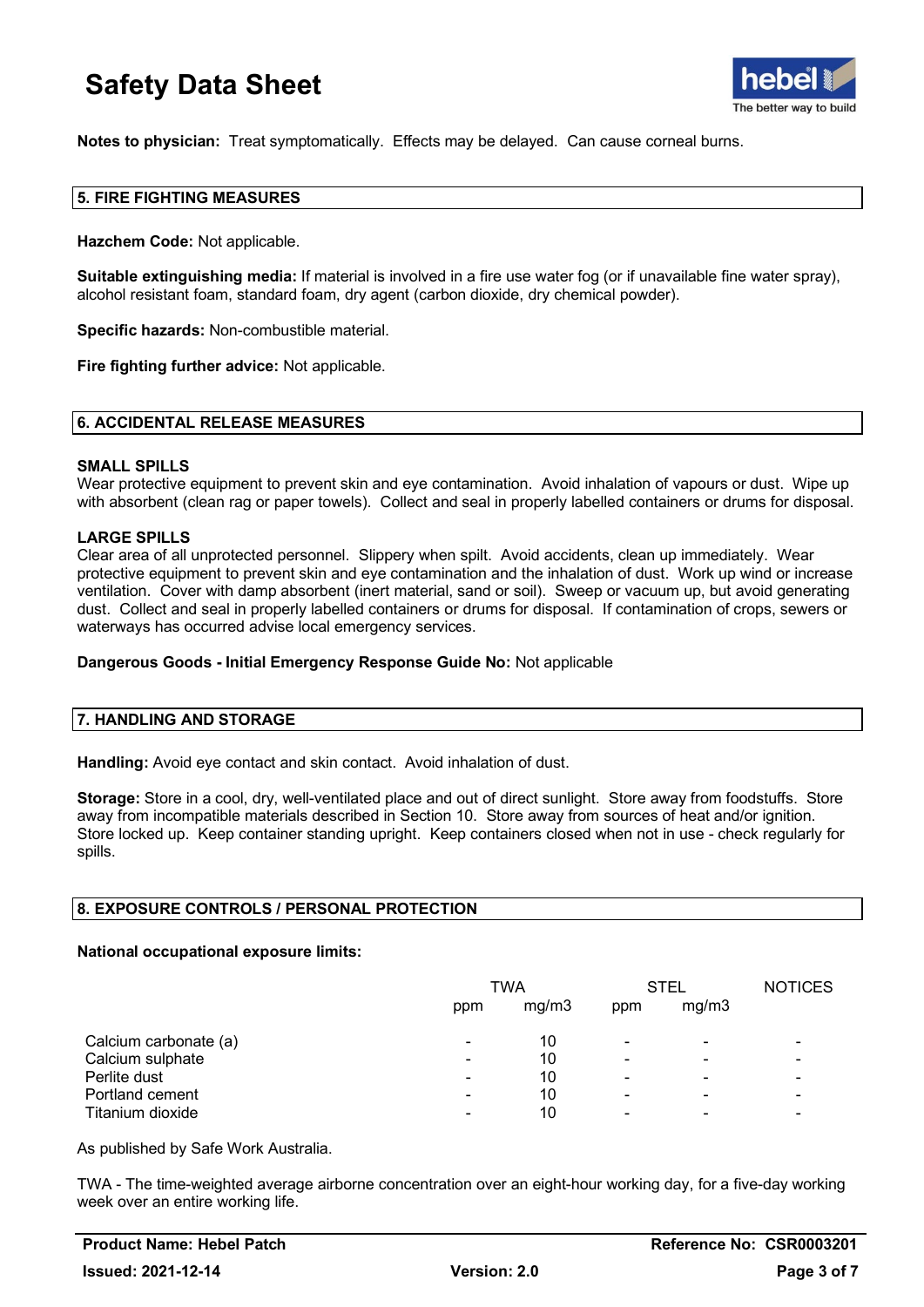

STEL (Short Term Exposure Limit) - the average airborne concentration over a 15 minute period which should not be exceeded at any time during a normal eight-hour workday.

These Exposure Standards are guides to be used in the control of occupational health hazards. All atmospheric contamination should be kept to as low a level as is workable. These exposure standards should not be used as fine dividing lines between safe and dangerous concentrations of chemicals. They are not a measure of relative toxicity.

If the directions for use on the product label are followed, exposure of individuals using the product should not exceed the above standard. The standard was created for workers who are routinely, potentially exposed during product manufacture.

**Biological Limit Values:** As per the "National Model Regulations for the Control of Workplace Hazardous Substances (Safe Work Australia)" the ingredients in this material do not have a Biological Limit Allocated.

**Engineering Measures:** Ensure ventilation is adequate to maintain air concentrations below Exposure Standards. Use only in well ventilated areas. Avoid generating and inhaling dusts. Use with local exhaust ventilation or while wearing dust mask.

**Personal Protection Equipment:** SAFETY SHOES, OVERALLS, GLOVES, CHEMICAL GOGGLES, DUST MASK.

Personal protective equipment (PPE) must be suitable for the nature of the work and any hazard associated with the work as identified by the risk assessment conducted.

Wear safety shoes, overalls, gloves, chemical goggles, dust mask. Available information suggests that gloves made from nitrile rubber should be suitable for intermittent contact. However, due to variations in glove construction and local conditions, the user should make a final assessment. Always wash hands before smoking, eating, drinking or using the toilet. Wash contaminated clothing and other protective equipment before storing or re-using.

**Hygiene measures:** Keep away from food, drink and animal feeding stuffs. When using do not eat, drink or smoke. Wash hands prior to eating, drinking or smoking. Avoid contact with clothing. Avoid eye contact and skin contact. Avoid inhalation of dust. Ensure that eyewash stations and safety showers are close to the workstation location.

### **9. PHYSICAL AND CHEMICAL PROPERTIES**

| Form:<br>Colour:<br>Odour:                                                                                                                                                                                                                                                                             | Powder<br>White<br>Characteristic |                                                                                                                                       |
|--------------------------------------------------------------------------------------------------------------------------------------------------------------------------------------------------------------------------------------------------------------------------------------------------------|-----------------------------------|---------------------------------------------------------------------------------------------------------------------------------------|
| Solubility:<br>Density:<br><b>Relative Vapour Density (air=1):</b><br>Vapour Pressure (20 °C):<br>Flash Point (°C):<br>Flammability Limits (%):<br>Autoignition Temperature (°C):<br>Melting Point/Range (°C):<br><b>Boiling Point/Range (°C):</b><br>pH:<br><b>Viscosity:</b><br>Total VOC (g/Litre): |                                   | N Av<br>1.18 g/cm <sup>3</sup> @ $20^{\circ}$ C<br>N App<br>N App<br>N App<br>N App<br>N App<br>N Av<br>N Av<br>N Av<br>N App<br>N Av |

(Typical values only - consult specification sheet)  $N Av = Not available$ ,  $N App = Not applicable$ 

### **10. STABILITY AND REACTIVITY**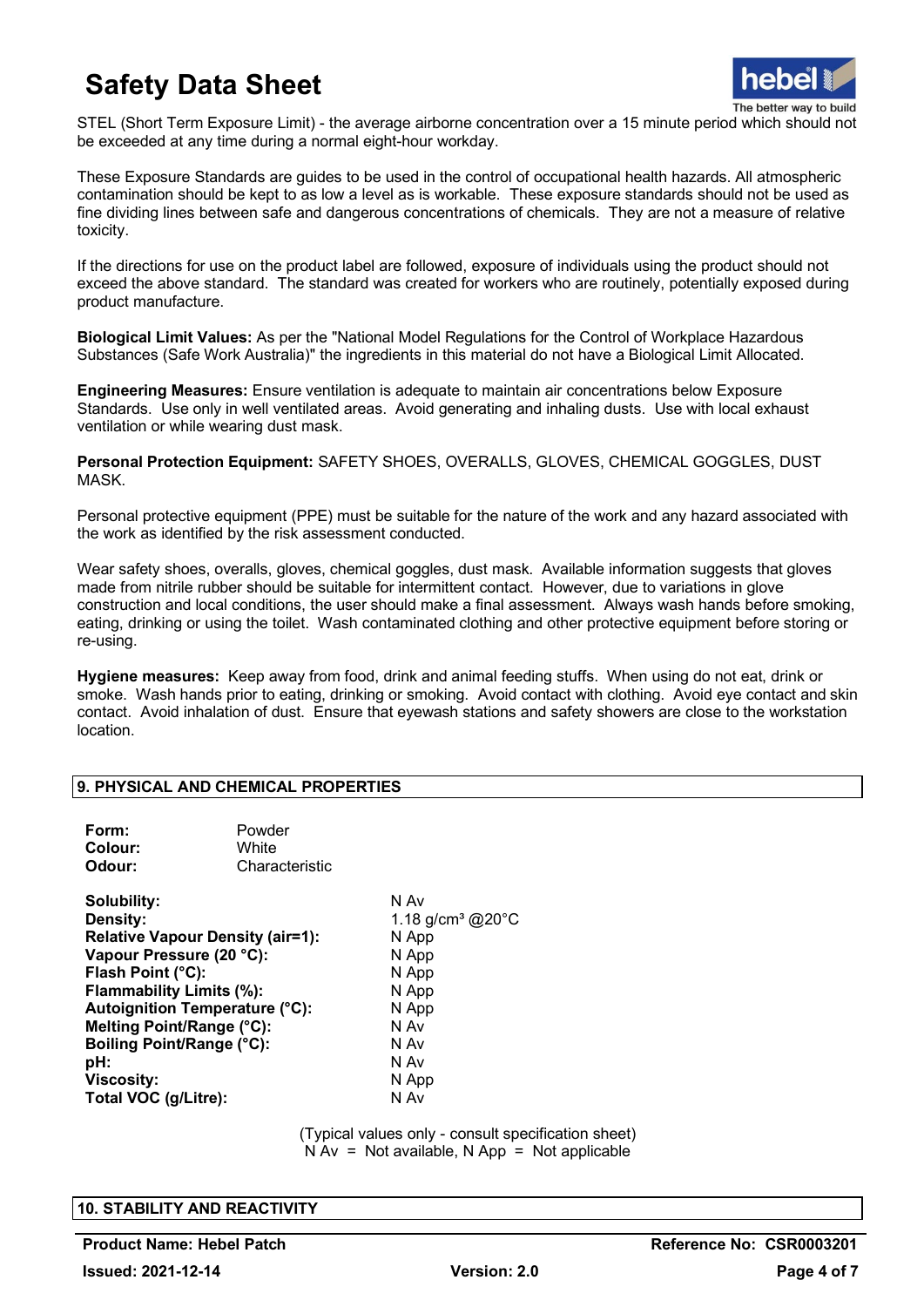

**Chemical stability:** This material is thermally stable when stored and used as directed.

**Conditions to avoid:** Elevated temperatures and sources of ignition.

**Incompatible materials:** None known.

**Hazardous decomposition products:** None known.

**Hazardous reactions:** No known hazardous reactions.

### **11. TOXICOLOGICAL INFORMATION**

No adverse health effects expected if the product is handled in accordance with this Safety Data Sheet and the product label. Symptoms or effects that may arise if the product is mishandled and overexposure occurs are:

### **Acute Effects**

**Inhalation:** Material is an irritant to mucous membranes and respiratory tract.

**Skin contact:** Contact with skin will result in irritation. A skin sensitiser. Repeated or prolonged skin contact may lead to allergic contact dermatitis.

**Ingestion:** Swallowing can result in nausea, vomiting and irritation of the gastrointestinal tract.

**Eye contact:** A severe eye irritant. Corrosive to eyes: contact can cause corneal burns. Contamination of eyes can result in permanent injury. Exposure to the dust may cause discomfort due to particulate nature. May cause physical irritation to the eyes.

### **Acute toxicity**

**Inhalation:** This material has been classified as not hazardous for acute inhalation exposure. Acute toxicity estimate (based on ingredients):  $LC_{50}$  > 5.0 mg/L for dust.

**Skin contact:** This material has been classified as not hazardous for acute dermal exposure. Acute toxicity estimate (based on ingredients):  $LD_{50}$  > 2,000 mg/Kg bw

**Ingestion:** This material has been classified as not hazardous for acute ingestion exposure. Acute toxicity estimate (based on ingredients):  $LD_{50}$  > 2,000 mg/Kg bw

**Corrosion/Irritancy:** Eye: this material has been classified as a Category 1 Hazard (irreversible effects to eyes). Skin: this material has been classified as a Category 2 Hazard (reversible effects to skin).

**Sensitisation:** Inhalation: this material has been classified as not a respiratory sensitiser. Skin: this material has been classified as a Category 1B Hazard (skin sensitiser).

**Aspiration hazard:** This material has been classified as not an aspiration hazard.

**Specific target organ toxicity (single exposure):** This material has been classified as a Category 3 Hazard. Exposure via inhalation may result in respiratory irritation.

### **Chronic Toxicity**

**Mutagenicity:** This material has been classified as not a mutagen.

**Carcinogenicity:** This material has been classified as not a carcinogen.

**Reproductive toxicity (including via lactation):** This material has been classified as not a reproductive toxicant.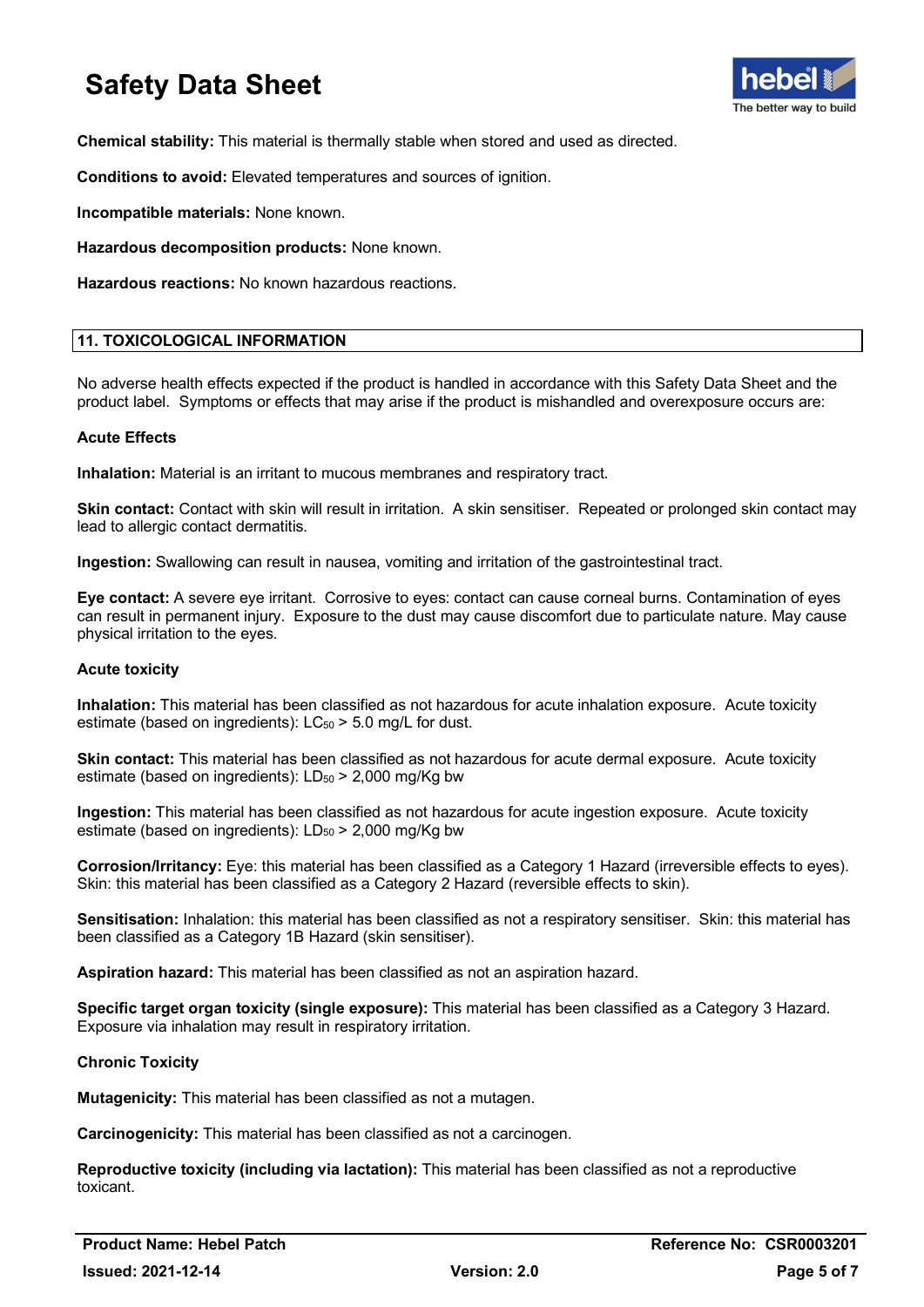

**Specific target organ toxicity (repeat exposure):** This material has been classified as not a specific hazard to target organs by repeat exposure.

### **12. ECOLOGICAL INFORMATION**

Avoid contaminating waterways.

**Acute aquatic hazard:** This material has been classified as not hazardous for acute aquatic exposure. Acute toxicity estimate (based on ingredients): > 100 mg/L

**Long-term aquatic hazard:** This material has been classified as not hazardous for chronic aquatic exposure. Non-rapidly or rapidly degradable substance for which there are adequate chronic toxicity data available OR in the absence of chronic toxicity data, Acute toxicity estimate (based on ingredients): >100 mg/L, where the substance is not rapidly degradable and/or BCF  $\leq$  500 and/or log K<sub>ow</sub>  $\lt$  4.

**Ecotoxicity:** No information available.

**Persistence and degradability:** No information available.

**Bioaccumulative potential:** No information available.

**Mobility:** No information available.

#### **13. DISPOSAL CONSIDERATIONS**

Persons conducting disposal, recycling or reclamation activities should ensure that appropriate personal protection equipment is used, see "Section 8. Exposure Controls and Personal Protection" of this SDS.

If possible material and its container should be recycled. If material or container cannot be recycled, dispose in accordance with local, regional, national and international Regulations.

### **14. TRANSPORT INFORMATION**

### **ROAD AND RAIL TRANSPORT**

Not classified as Dangerous Goods by the criteria of the "Australian Code for the Transport of Dangerous Goods by Road & Rail" and the "New Zealand NZS5433: Transport of Dangerous Goods on Land".

#### **MARINE TRANSPORT**

Not classified as Dangerous Goods by the criteria of the International Maritime Dangerous Goods Code (IMDG Code) for transport by sea.

#### **AIR TRANSPORT**

Not classified as Dangerous Goods by the criteria of the International Air Transport Association (IATA) Dangerous Goods Regulations for transport by air.

### **15. REGULATORY INFORMATION**

#### **This material is not subject to the following international agreements:**

Montreal Protocol (Ozone depleting substances) The Stockholm Convention (Persistent Organic Pollutants) The Rotterdam Convention (Prior Informed Consent) Basel Convention (Hazardous Waste) International Convention for the Prevention of Pollution from Ships (MARPOL)

### **This material/constituent(s) is covered by the following requirements:**

The Standard for the Uniform Scheduling of Medicines and Poisons (SUSMP) established under the Therapeutic